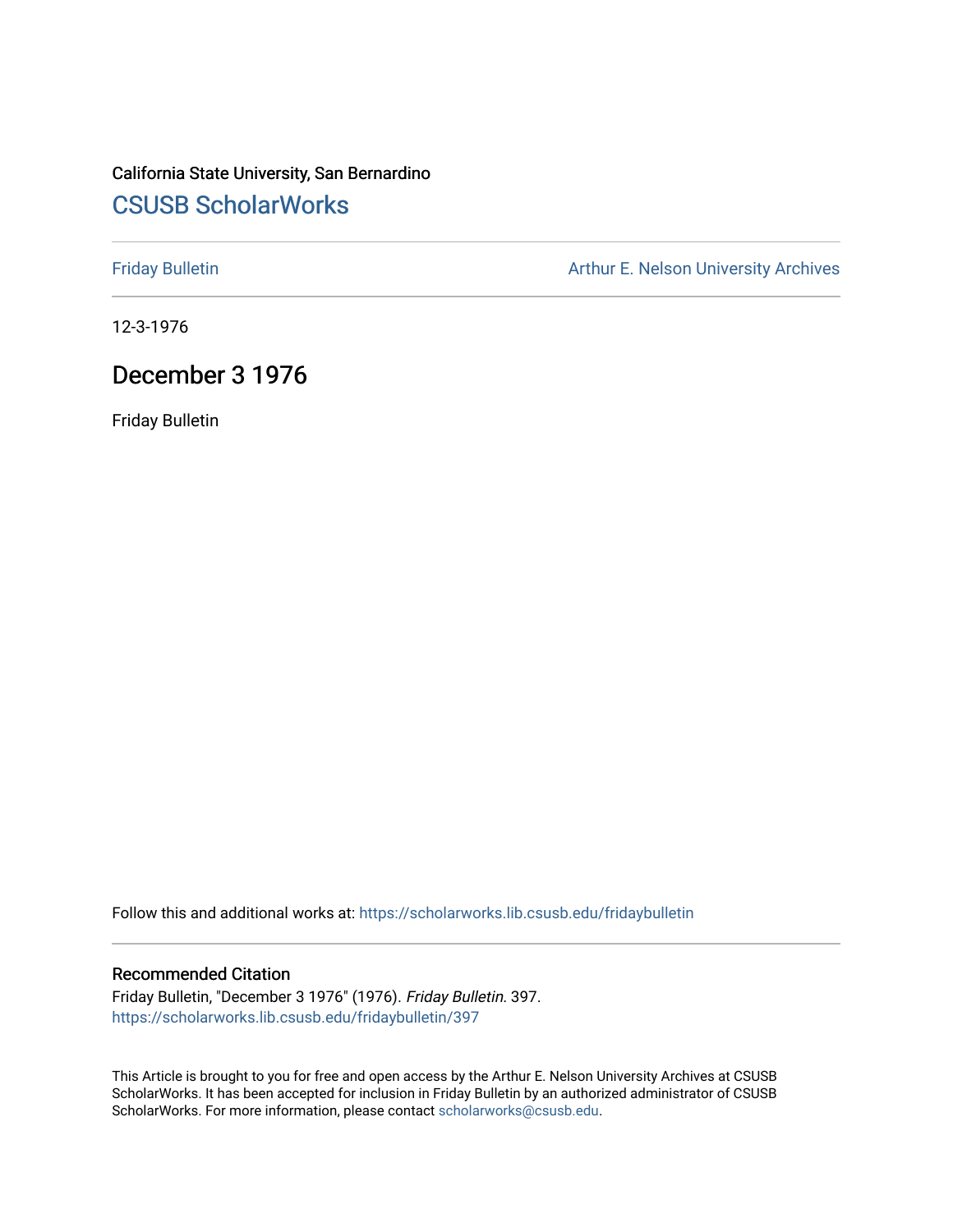# **ABULLETIN**

CALIFORNIA STATE COLLEGE • SAN BERNARDINO **1965 •II <sup>1976</sup>**

### December 3, 1976

FALL TERM ENDS NEXT THURSDAY

Today is the last day of classes for the Fall, 1976 Term. Final examinations begin Monday, December 6, and continue through Thursday, December  $9, /$ which is officially the last day of the term. term.  $\mathcal{I}$ 

Grades are due from faculty Monday, December 13, at 9 a.m. in the respective school offices.

**PREPARING FOR EXAMINATION:** 

All students and most faculty will be on Christmas/Quarter Break until January 3,4 when Winter Term Registration is held.

WINTER APPLICATIONS **STILL** BEING ACCEPTED There is still time to enroll for the Winter Quarter, according to Cheryl Weese, Admissions Officer. Applications will be accepted for all undergraduate degree programs and all graduate programs except the M.S. in Clinical Psychology.

Prospective students whose application forms are received by 5 p.m. today will be given a regular priority number for registration. However, new students will be accepted through the registration period, January 3 and 4. Applicants submitting applications after December 3 must make an appointment to see Ms. Weese and will register for classes on January 4.

*'h* jV A

CONCERT BAND PRESENTS VARIED PROGRAM SUNDAY Band music originating from Germany, Mexico, Brazil and Japan and a liturgical selection will be highlighted in a program presented by the College Concert Band 7:30 Sunday evening, December 5, in PS-10.

"Liturgical Music for Band" and "Second Symphony for Band" open the program, followed by C.P.E. Bach's "Four Marches from the Court of Frederick the Great" and "Zacatecas," by G. Codina, one of the most famous Mexican marches. The rhythms characteristic of Brazilian dances will be heard in "Bailada," by Jean Berger. The concluding selection is a Japanese folk song suite, "Warabe-Uta"by Bin Kaneda.

Arthur Moorefield directs the 35-piece band. The concert is open to the College and the public without charge.  $\mathbf{A} = \mathbf{A} + \mathbf{A}$ 



ACQUIRED BY COLLEGE

RARE BOOK COLLECTION A collection of 1,410 books, secured from all corners of the earth, some dating from 1630, has been acquired by the College Library. The collection of Henrietta Heltzel, sold

to the Library by her sister, is considered an extremely valuable collection, according to Peter Briscoe, Library Bibliographer. It includes books with beautiful illustrations. One volume has delicately handpainted flowers.

There are a number of small handbound books, limited editions of well known

**(Continued on page ?)**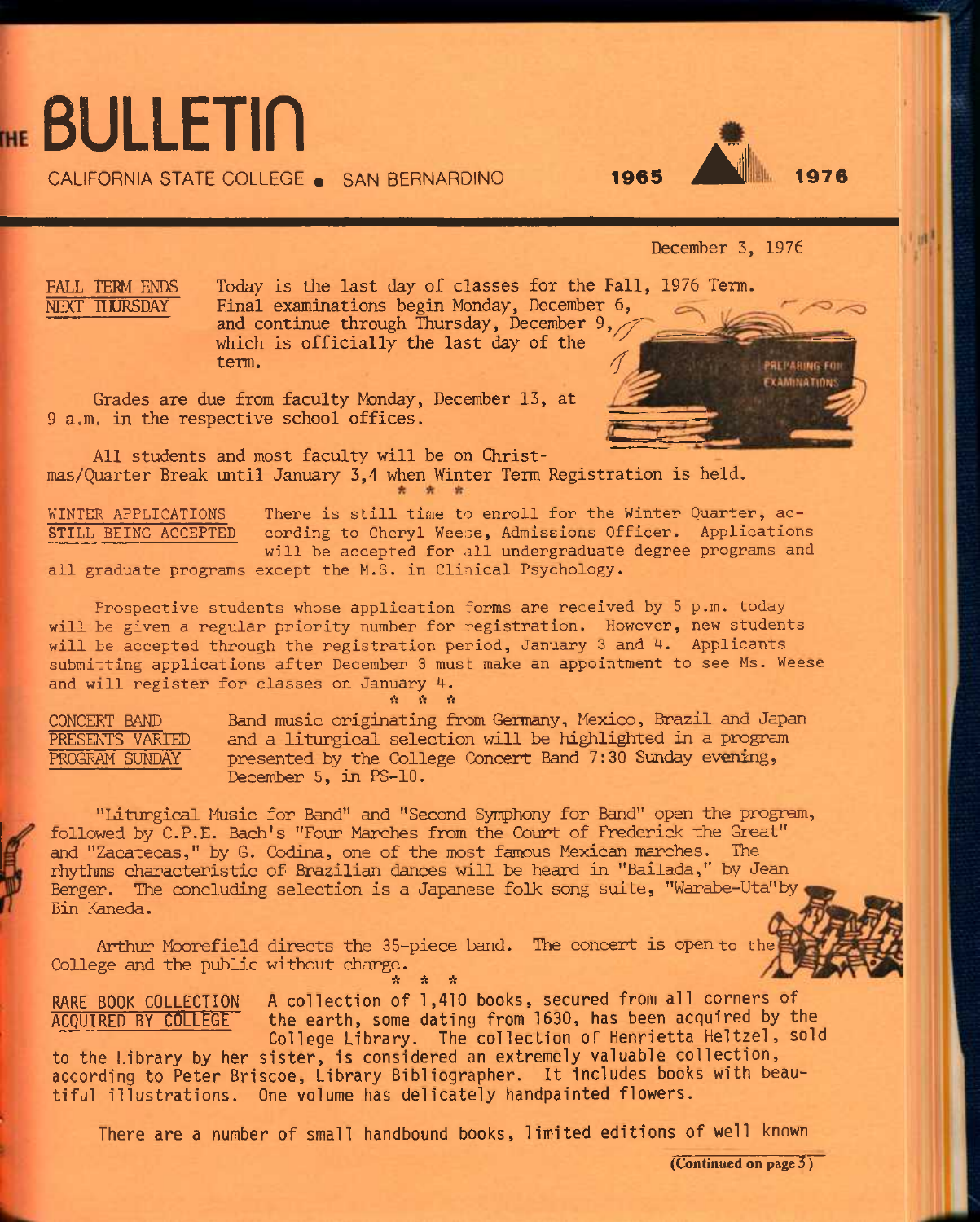**PUBLICATIONS William Aussieker** (Administration) had an article, "Faculty Union Strike Activity: Reasons and Measures, 1966-1975," published in the October Monthly Labor Review.

Larry Cappel (Health Sci. & Human Ecology) is co-author of an article appearing in the November-December issue of the American Journal of Community Psychology entitled "Dimension of Life Quality in a Community."

Margaret Gibbs (Administration) has an article, "Secrets of a Board Chairman" republished in Enhancing Trustee Effectiveness section of New Directions for Community Colleges, a quarterly published in association with the Educational Resources Information Center of UCLA.

David Shichor (Sociology) was notified that his article, "Perceived Family Attractiveness Among 'Continuing' and 'Non-Continuing' Delinguents in Israel"'' has been accepted for publication by Adolescence, an international quarterly dealing with various aspects of the second decade of human life.

Carl Wagoner (Sociology) has an article entitled, "Police Alienation: Some Sources and Implications," scheduled for publication in the December, **I976** issue of the Journal of Police Science and Administration. \* \* \*

*- FINALS WEEK: -{QUARTER END & HOLIDAY SCHEDULE Monday-Wednesday, December 6-8 - 8 a.m, - 11 p,m. Thursday, December 9 -8 a.m. - 6 p.m. QUARTER BREAK: December 10-January 5 Monday - Friday - 8 a.m.- 5 p.m. Closed weekends; closed Friday, December 24 + CAFETERIA - Last Serving day is Thursday, December 9; closed until January 2. P.E. FACILITIES - Indoor Facilities will be closed as follows: Every weekend during December Monday-Wednesday, December 13-15 for Inventory s locker assignment Pool closed December 6-Janyary 6 for annual maintenance Friday, December 24 s Friday, December 31 - holidays Outdoor Facilities - December 6 through January 6 - No recreation permits sold Open - Weekdays, 8 a.m. to 4:30 p.m. Courts available, first-come, first-served basis. Closed - On weekends - all of December Monday-Wednesday, December 13-15* 

*Friday, December 24 & December 31 - holidays* 

### CSCSB **Bi;lletin**

The California State College, San Bernardino<br>BULLETIN is published by the Office of Col-<br>lege Relations, AD-151, Ext. 7217. Material<br>for publication must be received by noon<br>Tuesday before the Friday of publication.

Editor . Barbara Nolte

Printed at Duplicating

INT'L PROGRAMS RESIDENT DIRECTORS APPLICATIONS deadline is January 15, 1977. Forms and information available through Robert Lee, AD-109, Ext. 7510. **+** 

*PERSONALS* 

 $\n *Dr.*\n and *Mrs.* John Heeren (Soci$ *ology] welcomed a daughteA, OUvla,*  born November 27, weighing 8

pounds, 13 ounces. The Heerens have two sons. 2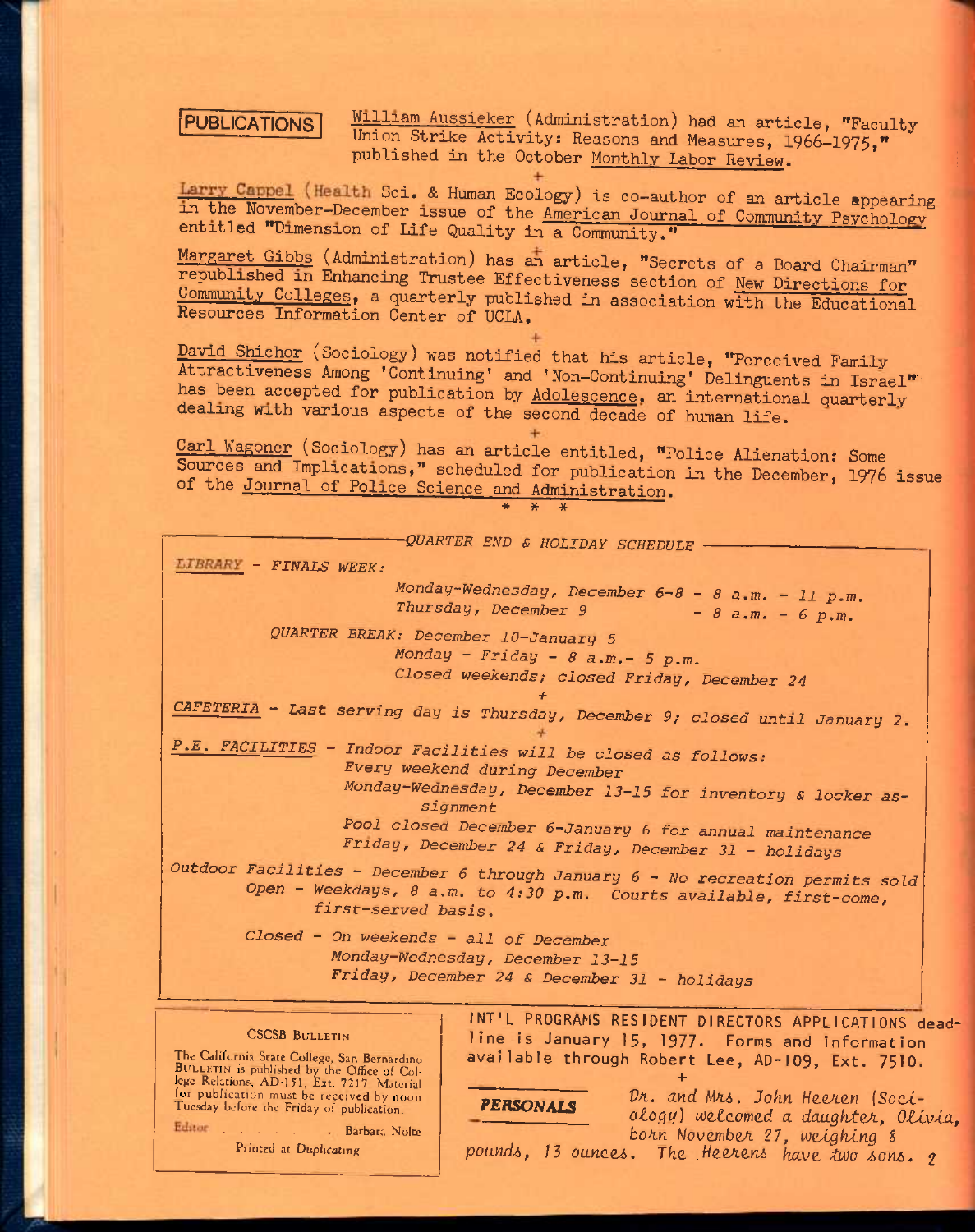## I *ISOOK C0LLBCT70N ,*  **Continued from page '**

20th century authors and 96 volumes of a French text, "Societs des Anciens Textes Francais," dating from 1876, which usually comes to the market one or two volumes at a time. The value

of the collection has not been determined, but if the College were to buy the individual volumes from separate sources it would probably cost \$10,000, Mr. Briscoe stated.

All but a few of the fragile volumes will be put into general circulation as soon as the books are catalogued. **\* \* \*** 

"CONFESSIONS OF FELIX Thomas Mann's novel, "The Confessions of Felix Krull," KRULL," BASED ON THOMAS takes the hero from his rise as elevator boy to nobleman in a German film screening in PS-10 7 p.m. tomorrow.

Horst Buchholz stars in the film,produced in 1957. German dialog and English subtitles. No admission charge.

sV

SOUTHLAND EDUCATORS The College was host on November 18 to over 75 educators from Southern California school districts and institutions

of higher education for a Symposium on Bi1ingual/Bicultural Education, sponsored by the San Bernardino County Task Force on Bi1ingual/Bicultural Education.

President John Pfau and Dean Nathan Kravetz, School of Education, welcomed the visitors. Meetings were coordinated by Ernest Garcia who served as a respondent for the morning session, and Judith Rymer who led two discussion groups.

*^ ^ is* 

'TIS THE SEASON FOR The Scholarship Fund of the Cal State Faculty Wives Club<br>SCHOLARSHIP FUND DRIVE will grow larger this year through donations made by will grow larger this year through donations made by faculty, staff and students of the College.

The organization has launched its sixth annual holiday season drive on campus and urges donations to the scholarship fund in lieu of exchanging greeting cards with individual College friends. All donations go to the \$3,492 self-perpetuating fund which provides scholarships for CSCSB students.

Checks should be made payable to the Cal State Faculty Wives Scholarship Fund. Donations should be sent to Phyllis Blackey, 19110 Knollwood Ave, Rialto 92376, or % Robert Blackey, History Dept. AD-140. Names of contributors who participate before December 15 will be included in a mutual greeting card. A ft

> IEFT THE COLLEGE: Marcia Hannah (Soc. Sci.,on leave); Patsy White (Phys. Plant)  $\overline{\text{CHANGES}}$ : Michael Morris - Ext. 7780, Rm. LC-503A; Jerome Reed-home phone 781-3077

**ADMINISTRATIVE** 

OPPORTUNITIES State U, Northridge has an opening for Dean of Graduate Studies 4 Research, effective Sep-tember 1, 1977; salary: \$28,332-34,260; l/yr. appt.; application deadline: Jan. 31, 1977. Cler. Asst IIA (3 positions) - in various depts. of the Library. General cler. work. MALICOFFORTUNITIB Qualifications: 50/wpm; 1 yr. pd. cler. exp.; pref. some library exp.; salary: \$605/mo.; 36 hr/wk. Apply by Dec. 13. Duration: June 30, 1977.

ANDERSON, Cathy 27134 Norwood 7221 SABAIA, Connie 7296 FRATT, Beverly<br>Cler. Asst., Personnel Highland, 92346 Cler. Asst., Tech. Asst., Cler. Asst., Personnel Highland, 92346 Cler. Asst., Tech. Asst., Tech. Asst., SS-151

<sup>+</sup><br>shorthand: 80/wpm; 1 yr/pd. cler. exp. Salary: \$719/mo., 40/hr. wk. Apply by: Dec. 9.<br>shorthand: 80/wpm; 1 yr/pd. cler. exp. Salary: \$719/mo., 40/hr. wk. Apply by: Dec. 9. Asst. Clk. (3 positions) - College Bookstore. Qual: 1 yr/exp. as cashier. Salary: \$ 3.88/hr. Duration: Jan. 3- Jan. 3- Jan.

ADDITIONS: The following employees are welcomed to campus:<br>7205 ANDERSON, Cathy 27134 Norwood 7221 SABAL

POR FURTHER INFORMATION CONTACT THE PERSONNEL OFFICE, SS-151, EXT. 7205.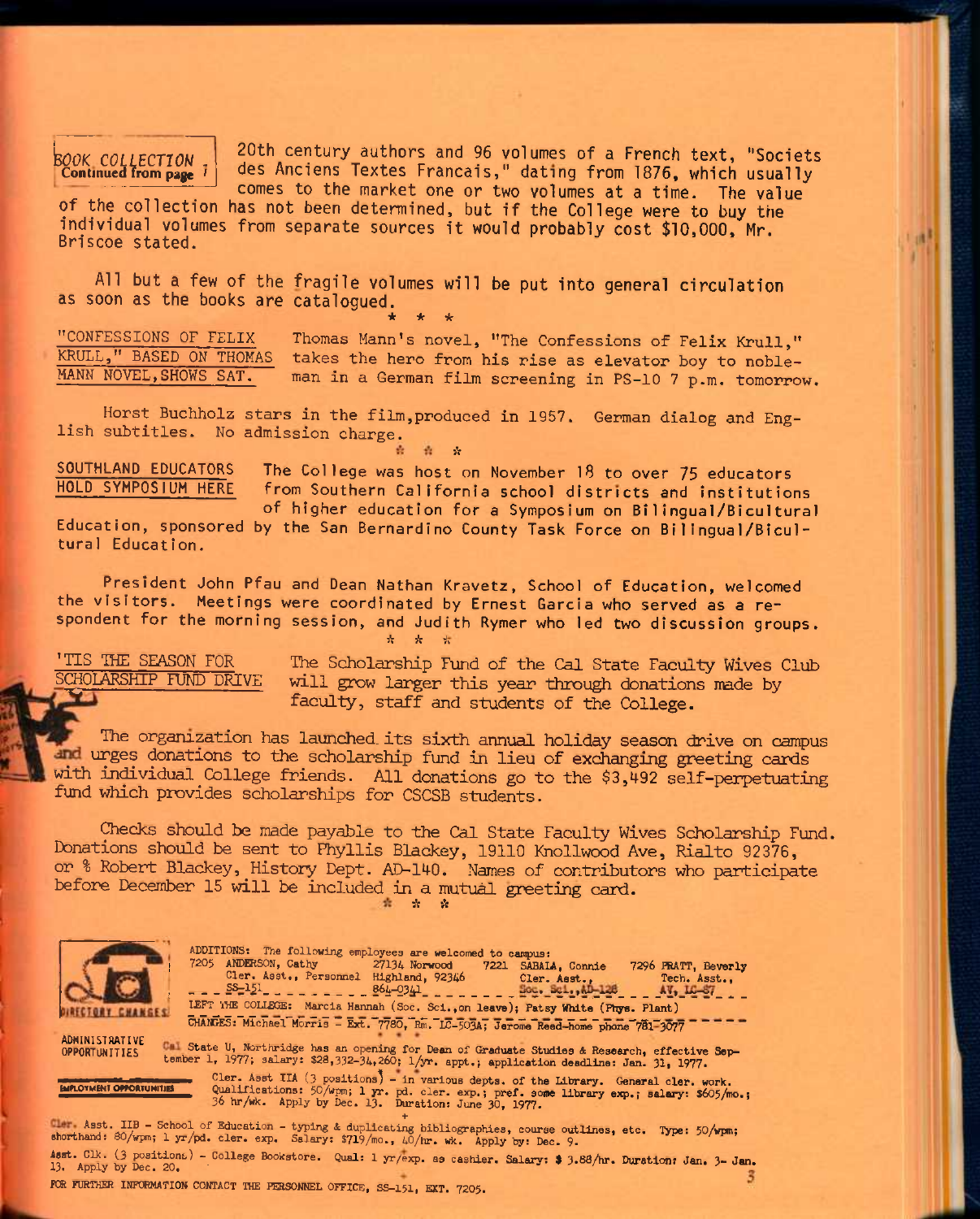FLU SHOTS - Faculty and sta<sub>nd</sub> should call the Health Center for an appointment to *fieccive ilu 6koti, wklch aae available to them thkouqh VecembeA.*  **\* \* \*** 

**+** 

**+** 

Speaking up. Russell DeRemer (Activities) presented a slide talk to the Uptown San Bernardino

Lions' Club on "Earthquakes," Nov. 16,

Lois McAfee (Public Affairs) spoke to the San Bernardino-Riverside Chapter of the National Organization for Women, Nov. 4 on "The Cal State Center for New Directions" and to the Yucaipa Chapter of Business & Professional Women, Nov. 23 on "The Rights of Volunteers."

Maria Senour (Education) was a distinguished minority lecturer at U.C. Berkeley on "The Chicana Social and Psychological Perspectives," Nov. 12. On Nov. 11 she addressed the Women's Center at U.C. Berkeley on "The University and the Chicano Community," and on the same day presented two lectures at San Francisco State U. on "The Mexican American People."

Mireille Rydell (French) will be the guest lecturer at a dinner for the West Coast annual meeting of the Pi Delta Phi, French Honor Society, to be held in Los Angeles, Dec. 4. She will speak on "Le Compagnonnage."

**+** 

**+** 

Frank Slaton (Computer Center) addressed the annual convention of the Calif. Educational Computing Consortium in Costa Mesa on "Self Evaluation for Data Processing Managers" on Nov. 18•

Professional Activities *Larry Cappel (Health Science S Human Ecology) presented a paper entitled* 

*"Treatment Satisfaction in a Mental Health Program as Perceived by Therapist and Consumer" at the 50th Annual Meeting of the American School Health Assn. in New Orleans, Oct. 6-10.* 

*John Chaney (Administration) presented a paper entitled "Selecting Clients that Satisfy both the S.B.A. Guidelines and Course Requirements in the Small Business Institute Program" at the Allied Southern Business Assn. in Atlanta, Ga., on Nov. 18.* 

*Cherie Lohr (Education) became a Registered Trainer in Collective Negotiations in the Public Sector at the Training of Trainers Session under the auspices of the Institute of Industrial Relations, U.C. Berkeley, in San Francisco, Nov. 11-12.* 

*George Roth (Anthropology) organized and chaired a symposium on "Recent Challenges and Conflicts over Special Indian Rights" and presented a paper entitled "The Conflict Between Economic Development and Tribal Sovereignty" at the annual meeting of the American Anthropological Assn. in Washington, D.C., Nov. 18-21.* 

*Judith Rymer (Education) has been appointed to the San Bernardino City Unified School District Steering Committee to Develop the Master Plan for Bilingual Education. She chairs the Subcommittee on Staff Development.* 

*Edward White (English) conducted a workshop on the evaluation of writing at the annual conference of the National Council of Teachers of English, Tuesday, Nov. 23, in Chicago.*